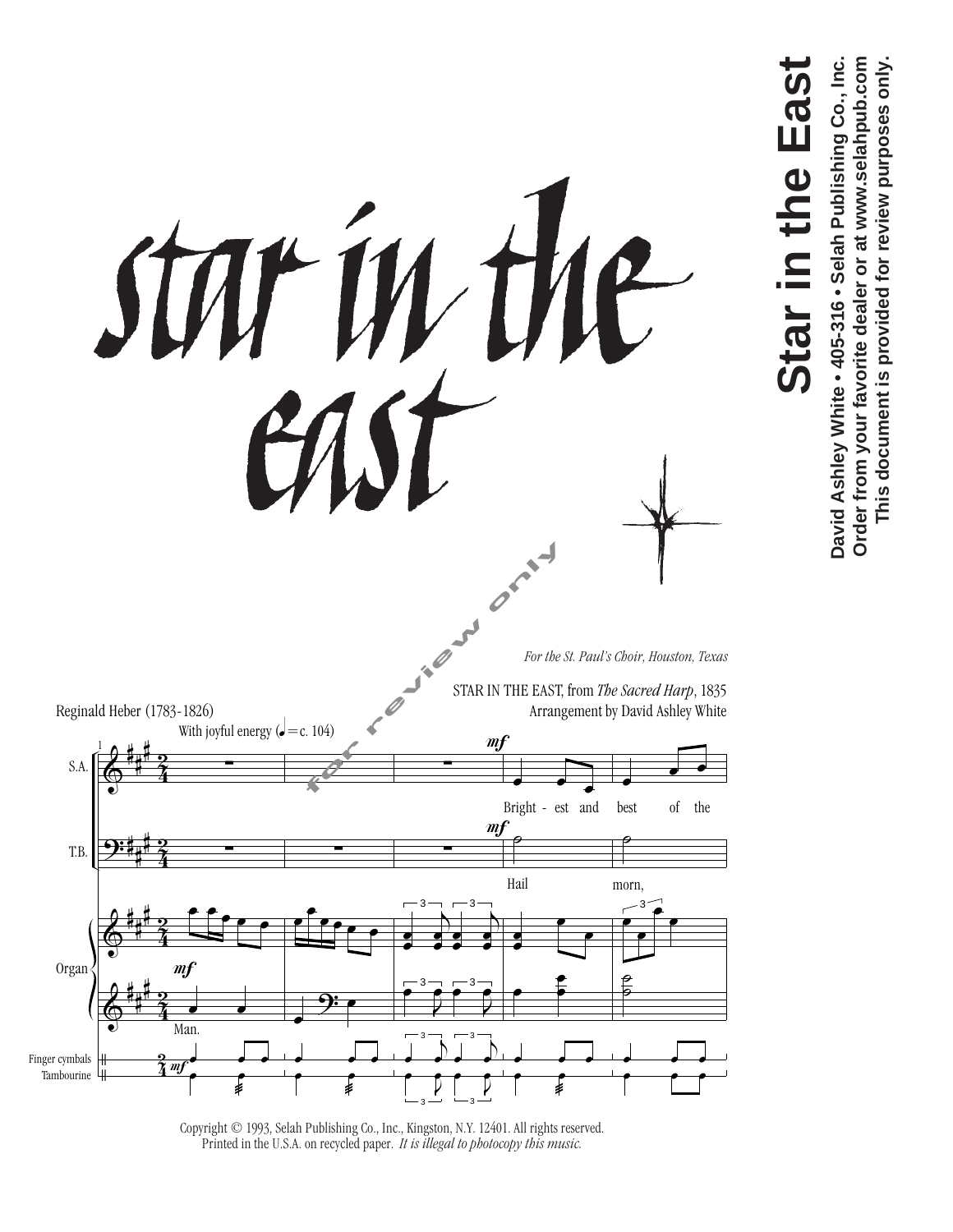

2–Star in the East–405-316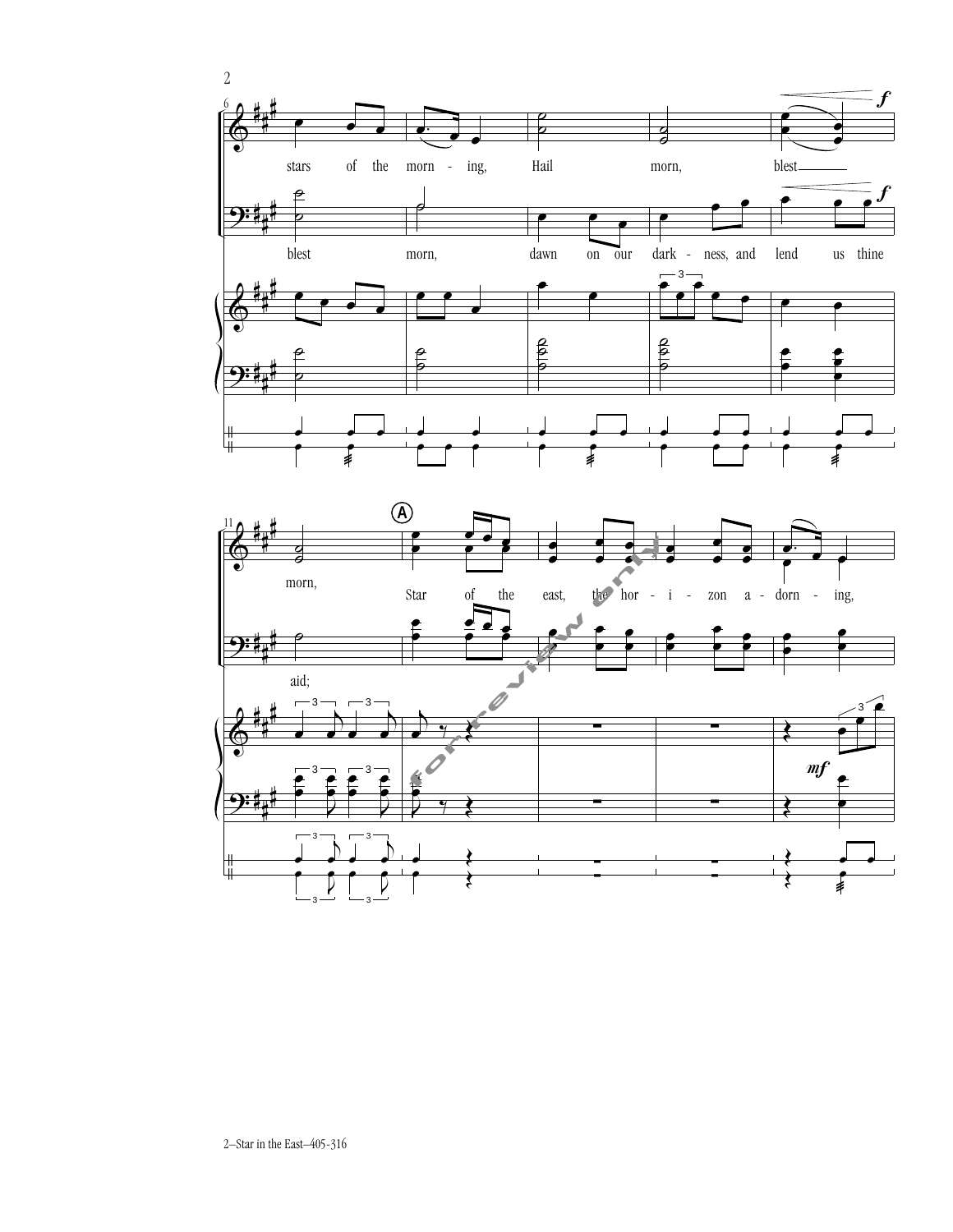

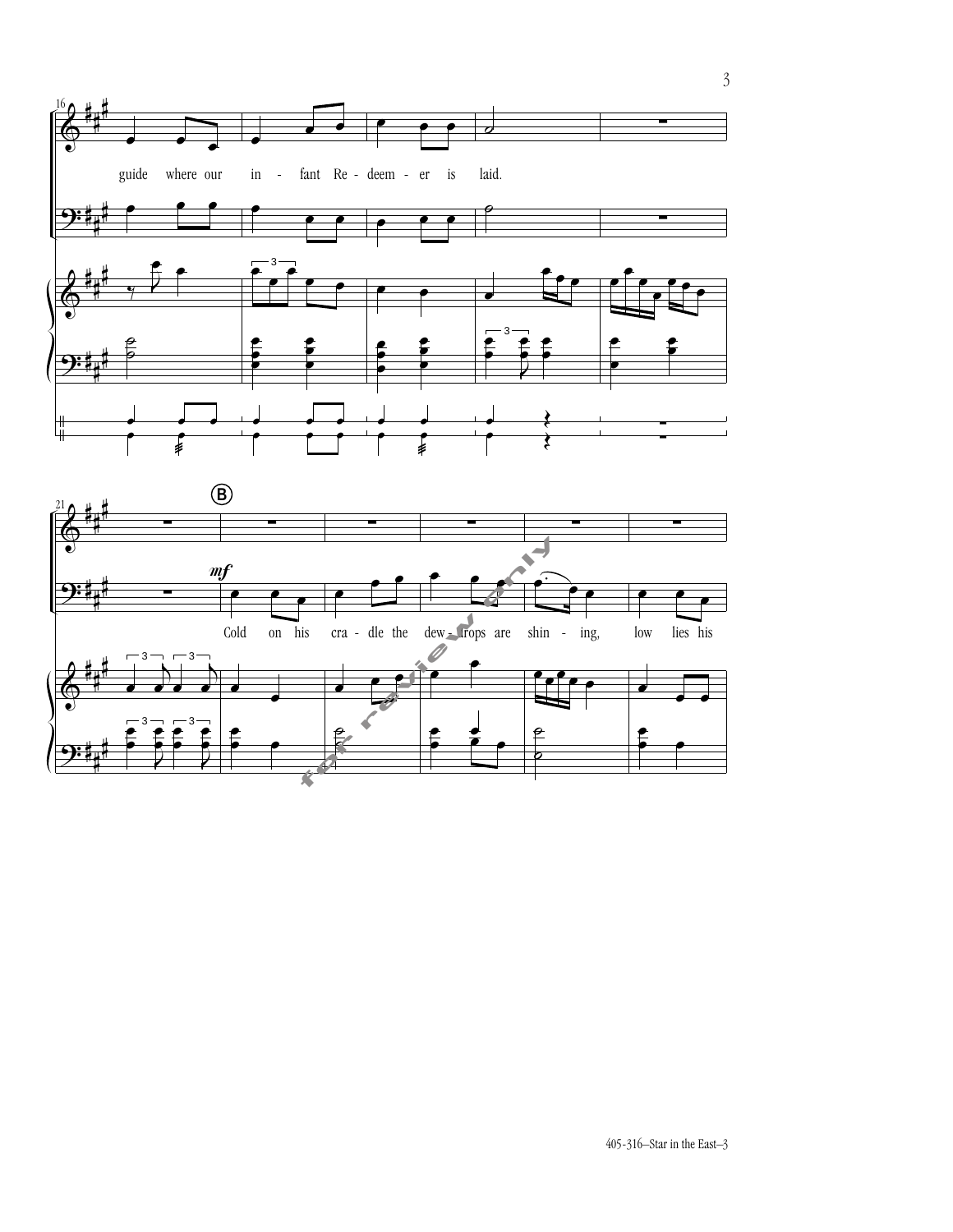

\* Based on the tune HOLY MANNA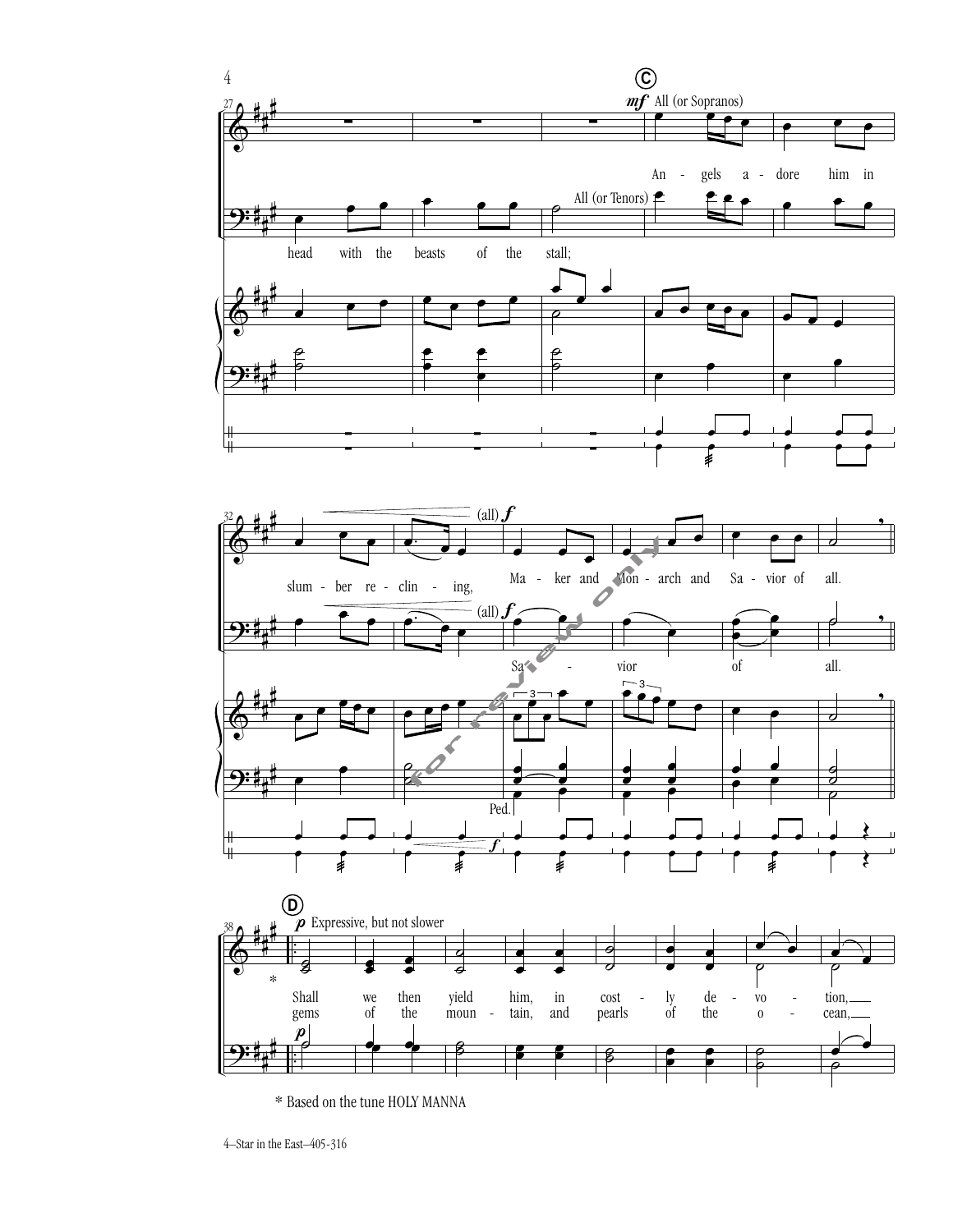







5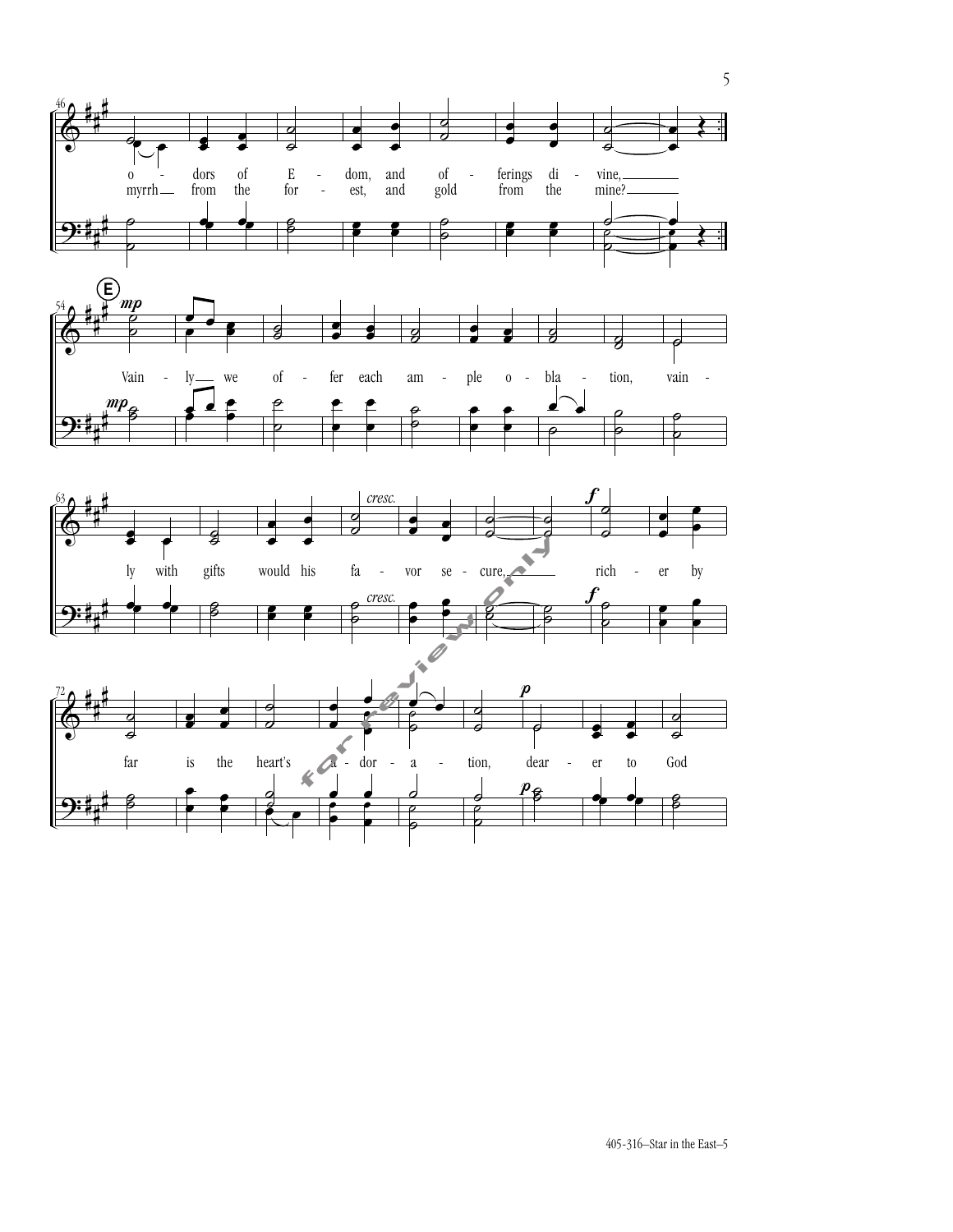

\* Add cimbelstern, if available

 $\frac{v}{\sqrt{2}}$ 

˙

3 ┙<br><del>。 。</del>

3  $\begin{bmatrix} 0 \\ -3 \end{bmatrix}$ 

 $\begin{array}{c} \hline \textbf{1} \\ \hline \textbf{2} \\ \textbf{3} \\ \textbf{4} \\ \hline \end{array}$ ┙<br><del>。 </del> ۔<br>ج

3  $L_{3}$ œ

˙

3 ┙<br><del>。 </del>

3  $\boxed{\phantom{a}}_{3}$ 

 $\begin{array}{c} \hline \big\downarrow \quad \ \ \, \big\downarrow^3 \\ \hline \bullet \quad \bullet \quad \ \ \, \end{array}$ ┙<br><del>。 </del> ۔<br>ج

3  $\begin{bmatrix} 0 \\ -3 \end{bmatrix}$  ˙

 $e$  e e e

˙

 $e$  e e e

œ

œ

œ œ <sup>œ</sup> <sup>œ</sup> æ œ

3  $\bigcup_{3}$   $\bigcup$ 

3  $\overline{V}$  $\sum_{i=1}^n \frac{1}{i}$ 

..<br>ዘ

#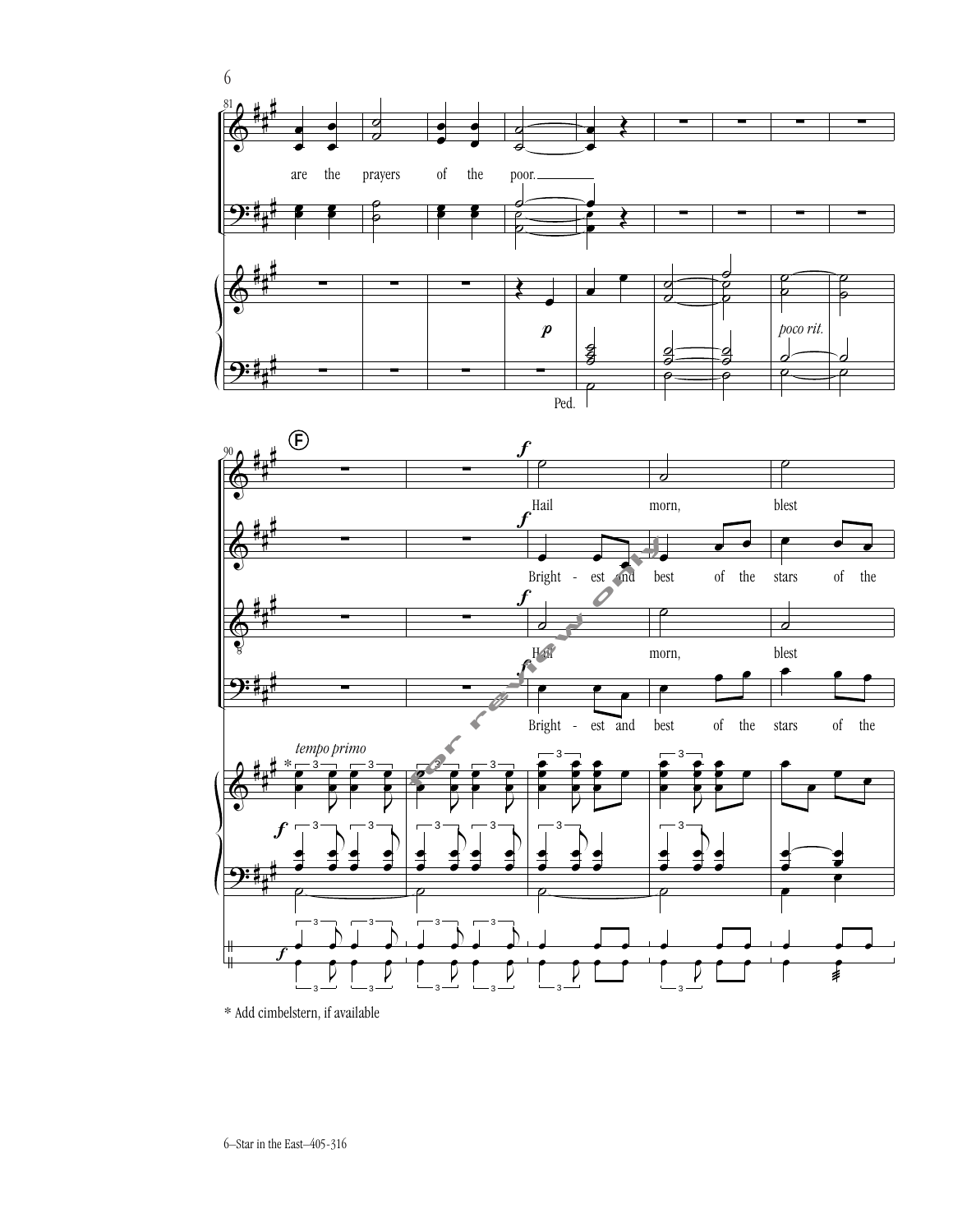

7